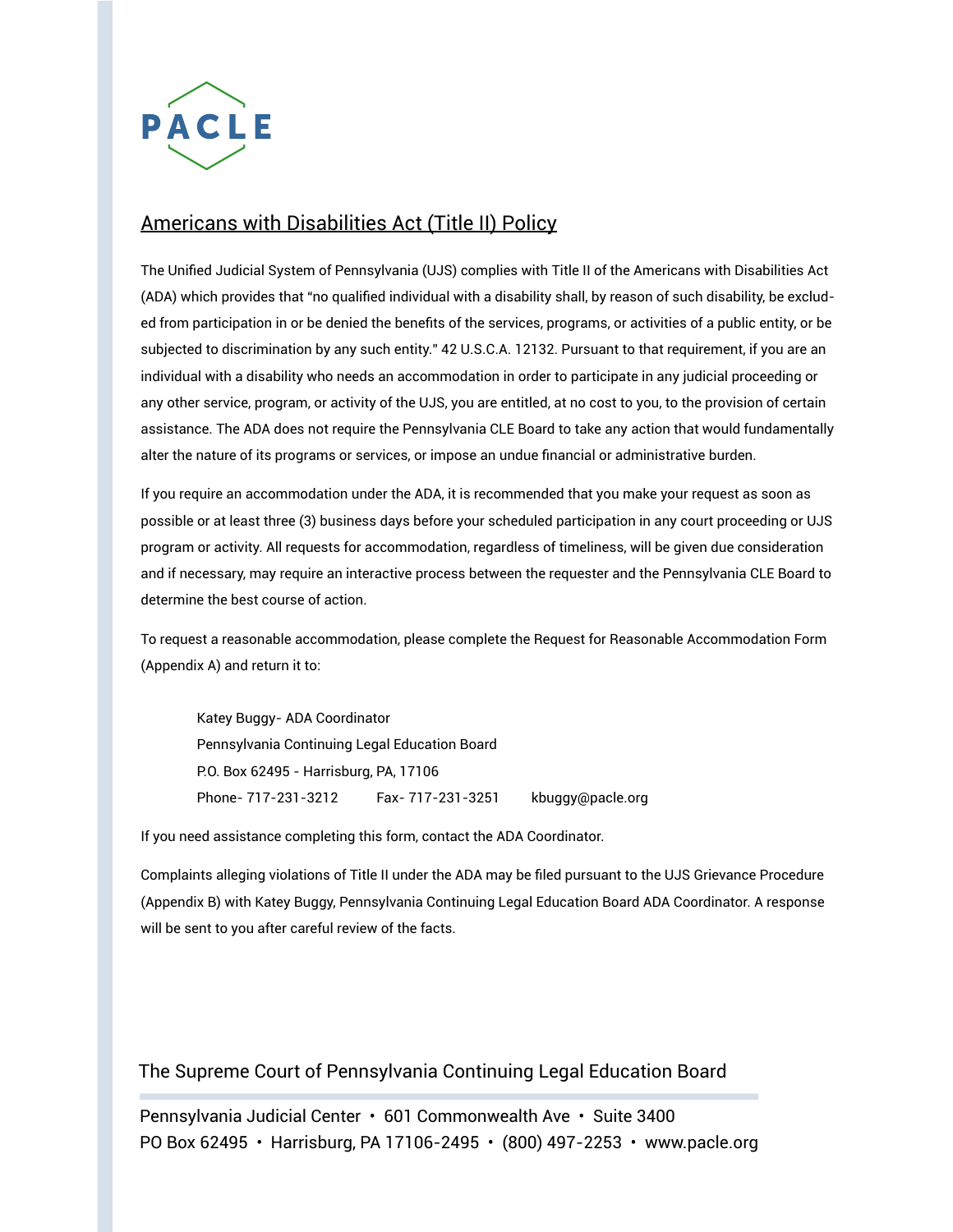

### **FOR USE BY JUDICIAL DISTRICTS ONLY APPENDIX A**

### UNIFIED JUDICIAL SYSTEM OF PENNSYLVANIA UNIFIED JUDICIAL SYSTEM OF PENNSYLVANIA

| AMERICANS WITH DISABILITES ACT ACCOMMODATION (ADA) TITLE II REQUEST FOR REASONABLE ACCOMMODATION FORM<br>(INCLUDES REQUEST FOR INTERPRETER FOR HEARING /SPEECH IMPAIRED)                               |                                   |                                                                                                                        |  |  |
|--------------------------------------------------------------------------------------------------------------------------------------------------------------------------------------------------------|-----------------------------------|------------------------------------------------------------------------------------------------------------------------|--|--|
| <b>Client Information - Section A</b>                                                                                                                                                                  |                                   |                                                                                                                        |  |  |
| Name:                                                                                                                                                                                                  |                                   | Phone:                                                                                                                 |  |  |
| Address:                                                                                                                                                                                               |                                   | Email:                                                                                                                 |  |  |
|                                                                                                                                                                                                        |                                   |                                                                                                                        |  |  |
| Please check the box that most closely describes your status in this matter:<br>$\Box$ Plaintiff<br>$\Box$ Defendant $\Box$ Parent<br>$\Box$ Litigant<br>$\Box$ Child<br>$\Box$ Other (please explain) | $\Box$ Witness                    | $\Box$ Attorney<br>$\Box$ Victim<br>  Juror                                                                            |  |  |
| Requestor Information (if different from above)                                                                                                                                                        |                                   |                                                                                                                        |  |  |
| Name:                                                                                                                                                                                                  | Bus. Phone/                       | Mobile:                                                                                                                |  |  |
|                                                                                                                                                                                                        |                                   | Fax: $\qquad \qquad$                                                                                                   |  |  |
|                                                                                                                                                                                                        |                                   | Email: <u>Email:</u>                                                                                                   |  |  |
| Relationship<br>to Client:                                                                                                                                                                             |                                   |                                                                                                                        |  |  |
| <b>Accommodation</b>                                                                                                                                                                                   |                                   |                                                                                                                        |  |  |
| Nature of the disability for which an accommodation is requested:                                                                                                                                      |                                   | <u> 1980 - Jan Samuel Barbara, margaret e populazion del control del control del control del control de la control</u> |  |  |
|                                                                                                                                                                                                        |                                   |                                                                                                                        |  |  |
| Accommodation requested:<br><u> 1980 - Andrea Station Barbara, amerikan per</u>                                                                                                                        |                                   |                                                                                                                        |  |  |
| <b>Location of Proceeding</b>                                                                                                                                                                          | Proceeding Information (if known) |                                                                                                                        |  |  |
| Name of Office:                                                                                                                                                                                        |                                   | Case #:                                                                                                                |  |  |
| Address:                                                                                                                                                                                               |                                   |                                                                                                                        |  |  |
|                                                                                                                                                                                                        |                                   | Judge:                                                                                                                 |  |  |
|                                                                                                                                                                                                        | Proceeding                        | Proceeding                                                                                                             |  |  |
|                                                                                                                                                                                                        | Proceeding                        | Time:                                                                                                                  |  |  |
|                                                                                                                                                                                                        |                                   | Type:                                                                                                                  |  |  |
| AFTER COMPLETING THE FORM, PLEASE SEND TO:                                                                                                                                                             |                                   |                                                                                                                        |  |  |
| KATEY BUGGY, PENNSYLVANIA CLE BOARD ADA COORDINATOR, P.O. BOX 62495, HARRISBURG, PA 17106                                                                                                              |                                   |                                                                                                                        |  |  |
| I hereby certify that an Americans with Disabilities Act accommodation is required in the above-captioned action on the date stated.                                                                   |                                   |                                                                                                                        |  |  |
| Signature:                                                                                                                                                                                             | Date:                             |                                                                                                                        |  |  |
| FOR OFFICIAL USE ONLY                                                                                                                                                                                  |                                   |                                                                                                                        |  |  |
| <b>Service Provider Information - Section B</b>                                                                                                                                                        |                                   |                                                                                                                        |  |  |
| A SERVICE REQUEST HAS BEEN MADE FOR THE CLIENT NAMED ABOVE.<br>Service Provider                                                                                                                        |                                   |                                                                                                                        |  |  |
| Company:<br>Individual                                                                                                                                                                                 |                                   | Fax: Fax:                                                                                                              |  |  |
| Interpreter Name:                                                                                                                                                                                      | Email:                            |                                                                                                                        |  |  |
| Bus. Phone/<br>Mobile:                                                                                                                                                                                 | Date to<br>Provider:              |                                                                                                                        |  |  |
| <b>Court Official Verification - Section C</b>                                                                                                                                                         |                                   |                                                                                                                        |  |  |
| VERIFYING OFFICIAL SHALL MAINTAIN A COPY IN THE COURT'S CASE FILE AND PROVIDE THE ORIGINAL TO THE SERVICE PROVIDER FOR SUBMISSION WITH BILLING.                                                        |                                   |                                                                                                                        |  |  |
| I hereby verify that the services were performed by the provider in the above-captioned action on the date and time stated.<br><b>Start Date</b><br><b>End Date</b><br>$&$ Time:<br>$&$ Time:          |                                   |                                                                                                                        |  |  |
| Court Official:<br><u> 1980 - Johann Barn, mars ar breithneoir Ann an Aonaich an Dùbhlachd ann an Aonaich ann an Aonaich ann an Aon</u>                                                                |                                   | Signature:                                                                                                             |  |  |
| (Please print name)                                                                                                                                                                                    |                                   |                                                                                                                        |  |  |
| Title:<br><u> 1980 - Jan Samuel Barbara, martxa a shekara 1980 - An tsara 1980 - An tsara 1980 - An tsara 1980 - An tsara 1</u>                                                                        | Date:                             |                                                                                                                        |  |  |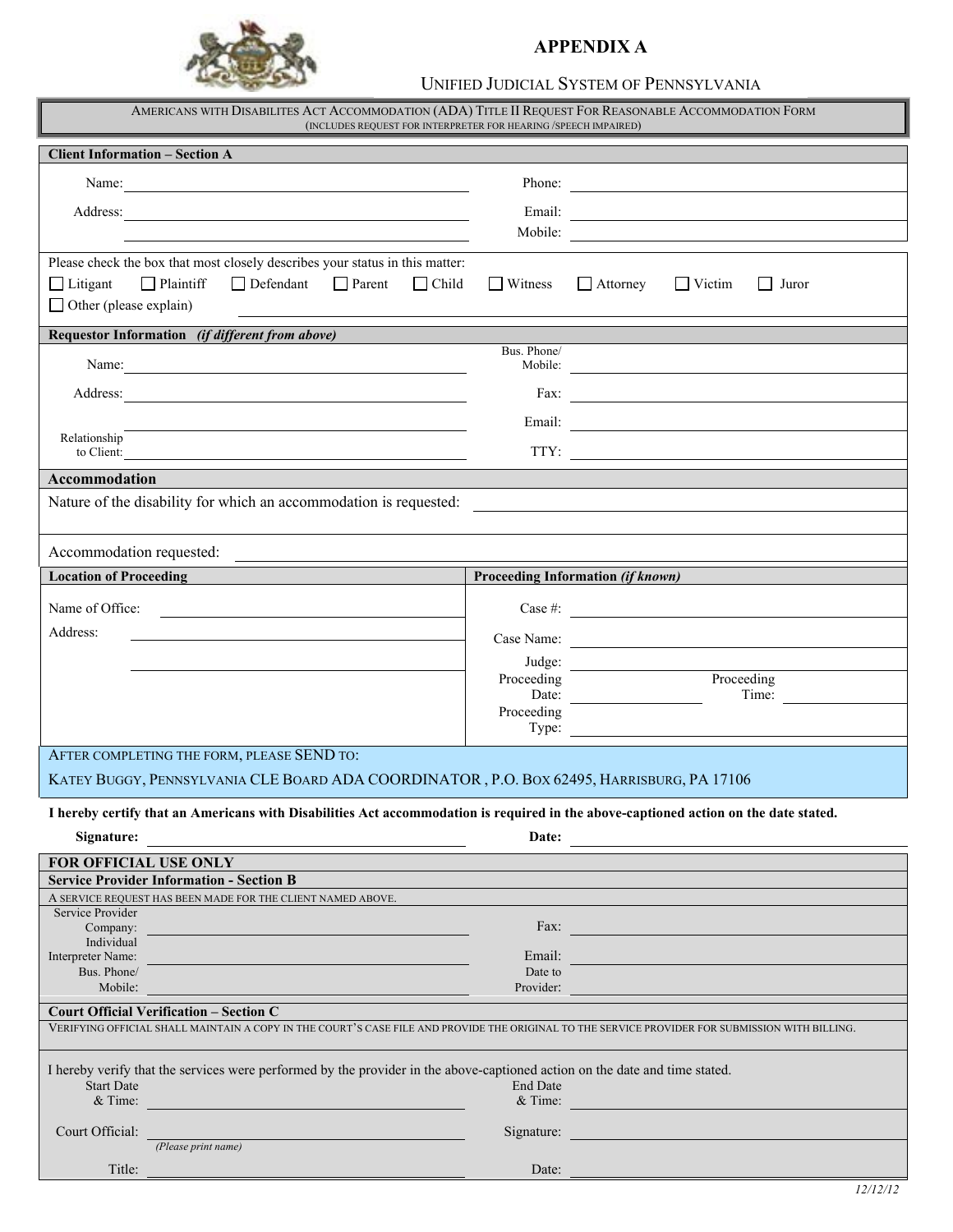

# Appendix B- Americans with Disabilities Act (Title II) Grievance Procedure

This grievance procedure is established for the prompt resolution of complaints alleging any violation of Title II of the Americans with Disabilities Act (ADA) in the provision of services, programs, or activities by the Unified Judicial System (UJS). If you require a reasonable accommodation to complete this form, or need this form in an alternate format, please contact Katey Buggy, Pennsylvania CLE Board ADA Coordinator.

To file a complaint under the Grievance Procedure please take the following steps:

1. Complete the complaint form and return to:

 Katey Buggy- ADA Coordinator Pennsylvania Continuing Legal Education Board P.O. Box 62495 - Harrisburg, PA, 17106 Phone- 717-231-3212 Fax- 717-231-3251 kbuggy@pacle.org

2. Within fifteen (15) calendar days of receipt of the complaint, the Pennsylvania CLE Board Administrator will investigate the complaint, including, meeting, with the individual seeking an accommodation, either in person or via telephone, to discuss the complaint and the possible resolutions. Within (15) calendar days of the meeting, the Pennsylvania CLE Board Administrator will respond in writing, and where appropriate, in a format accessible to the complaint, such as large print, Braille, or audio. The response will explain the position of the Pennsylvania CLE Board and offer options for substantive resolution of the complaint.

3. If the response to the complaint does not satisfactorily resolve the issue, the complainant may appeal the decision within fifteen (15) calendar days after receipt of the response to the Pennsylvania CLE Board Chairperson. Within fifteen (15) calendar days after receipt of the appeal, the Pennsylvania CLE Board Chairperson will respond in writing, and, where appropriate, in a format accessible to the complainant, with a final resolution of the complaint.

The grievance procedure is informal. An individual's participation in this informal process is completely voluntary. Use of this grievance procedure is not a prerequisite to and does not preclude a complainant from pursuing other remedies available under law.

The UJS Policy on Non-Discrimination and Equal Employment Opportunity also encompasses disability-related issues and provides complaint procedures for UJS court users. Any employment-related disability discrimination complaints will be governed by the UJS Policy on Nondiscrimination and Equal Employment Opportunity.

Alternative means of filing complaints will be made available for persons with disabilities upon request. The complaint should be submitted as soon as possible but no later than sixty (60) calendar days after the alleged violation.

## The Supreme Court of Pennsylvania Continuing Legal Education Board

Pennsylvania Judicial Center • 601 Commonwealth Ave • Suite 3400 PO Box 62495 • Harrisburg, PA 17106-2495 • (800) 497-2253 • www.pacle.org